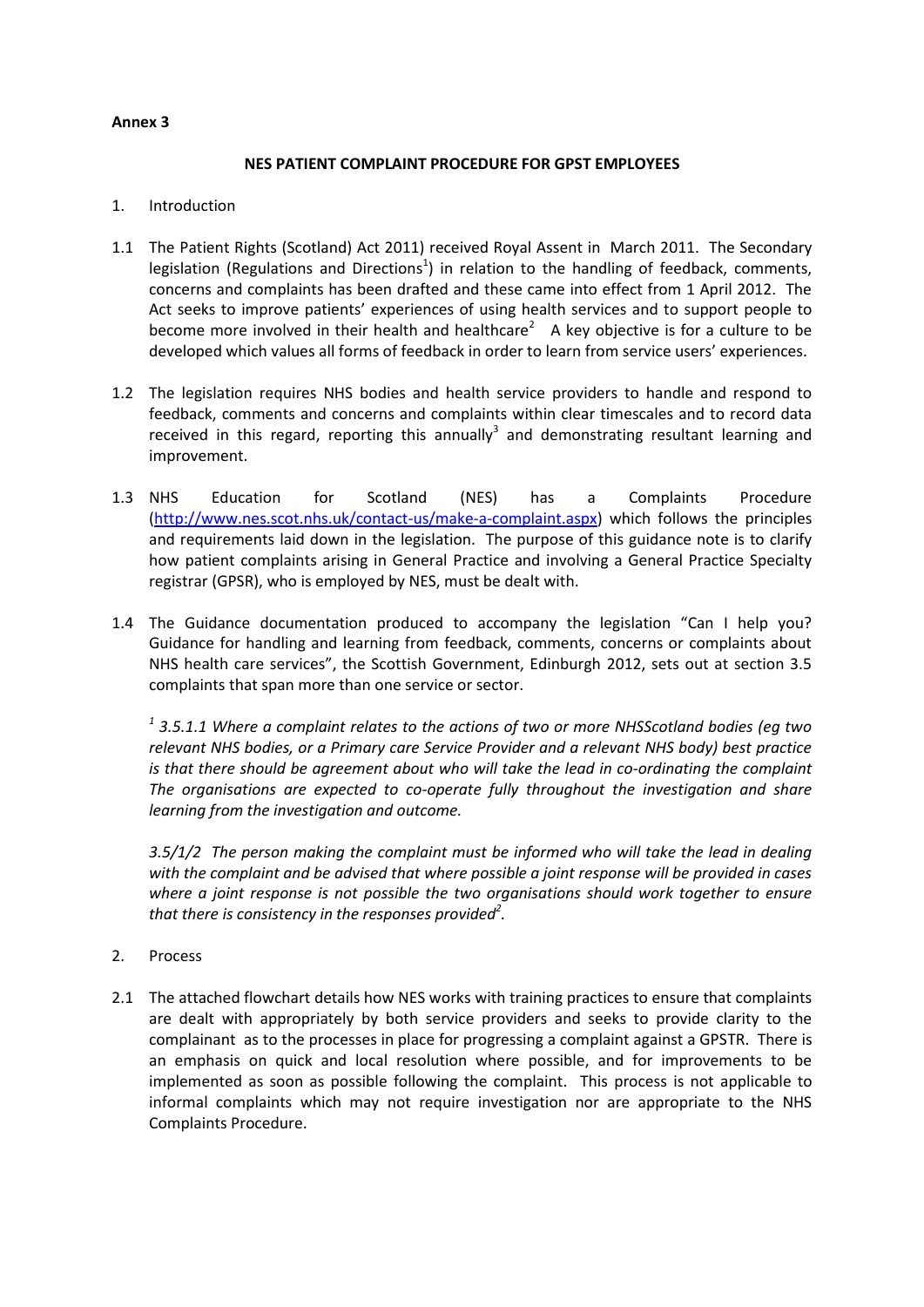- 2.2 In line with the legislative requirements, NES must review quarterly any complaints data held and report on the internally and annually to Information Services Division as required. In addition, the Board of NES receives an annual report of complaints.
- 3. Reporting Mechanisms
- 3.1 NES HR collect and record all complaints involving GPSTs.
- 3.2 The NE HR report to the GP contracts group on a quarterly basis. This group contains representation from each Deanery. The report include new complaints and an update of concluded complaints.
- 3.3 An aggregated report of complaints data and any GMC investigation is sent quarterly to the GP Directors group and then to MDET.

 $1$  Patient Rights (Scotland) Act 2011 – Secondary Legislation and the Charter of Patient Rights and Responsibilities [http://www.sehd.scot.nhs.uk/mels/CEL2012\\_07.pfd](http://www.sehd.scot.nhs.uk/mels/CEL2012_07.pfd)

<sup>&</sup>lt;sup>2</sup> Can I help you? Guidance for handling and learning from feedback, comments, concerns or complaints about NHS health care services, the Scottish Government, Edinburgh 2012.  $3$  To ISD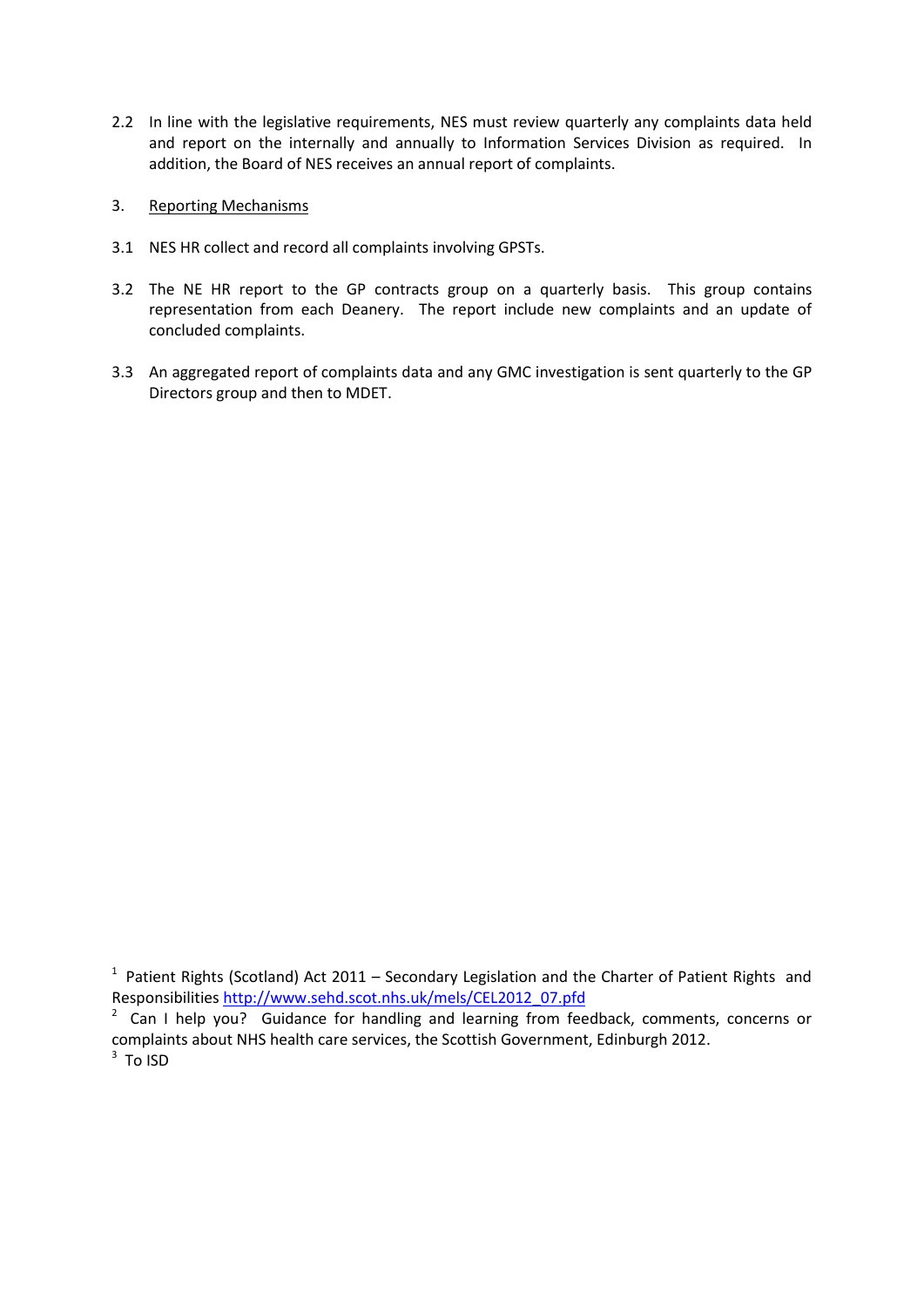#### **THE PROCEDURE**

The practice complaints process is described below. The 'Can I Help You Guidance' provides information and support for Practice staff on NHS Complaints Procedure.



 **Preliminary investigation**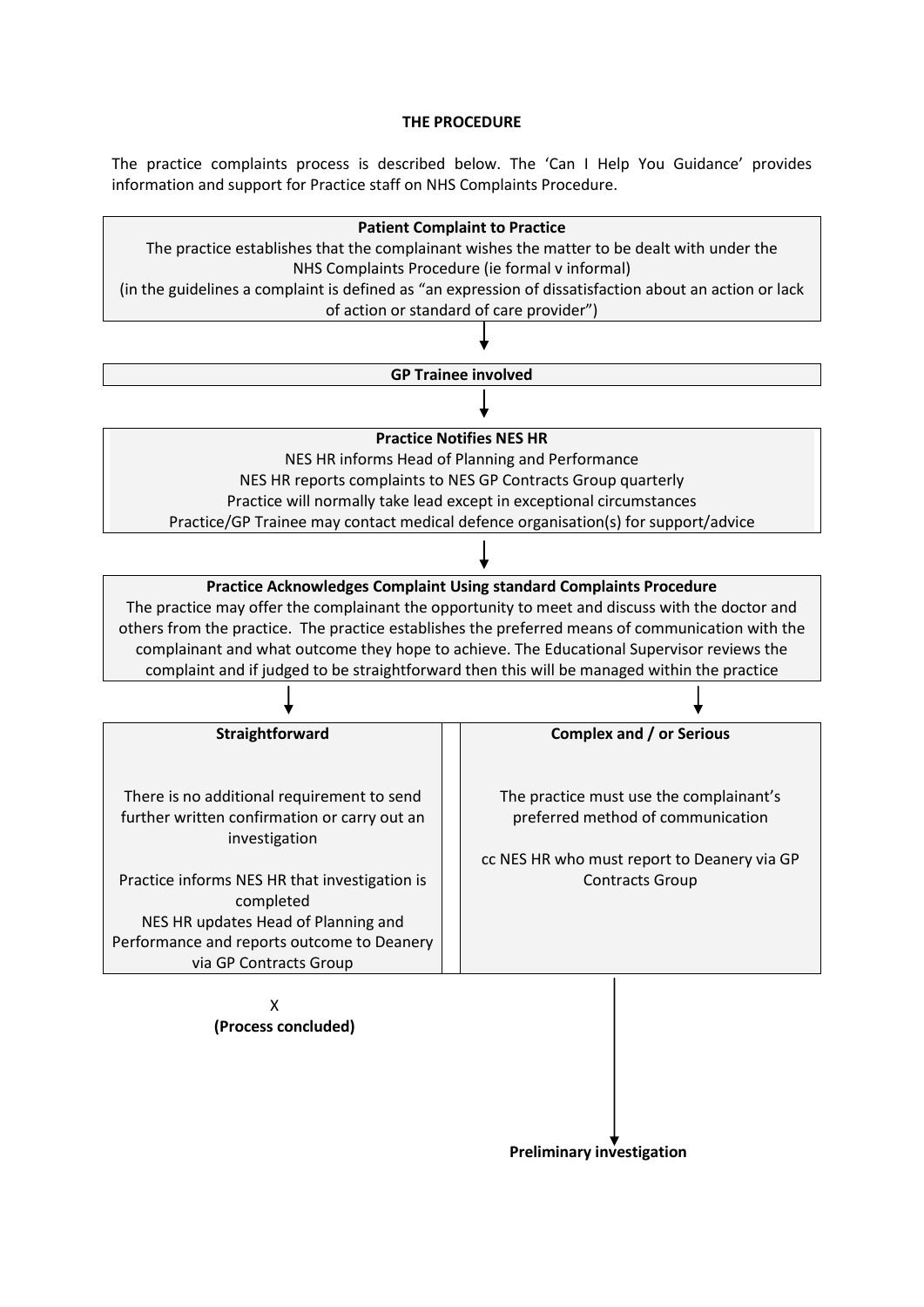### **Preliminary Investigation**

Investigation Team Formed; category of complaint defined – Practice issue V Employment Practice issues normally led by practice staff; employment issues normally led by NES staff Investigation planned. An appropriate level of involvement for NES is agreed with NES HR and this may include joint approach with the Educational Supervisor and practice in conjunction with NES HR, Educational Supervisor and Training Programme Director as appropriate





# cc practice

## **NES Conducts Investigation**

Investigation principles as detailed in the NES Disciplinary Policy followed. If appropriate the GP Trainees may be suspended pending outcome of the investigation. This decision lies with HR and the GP Director who is acting on behalf of the Postgraduate Dean.